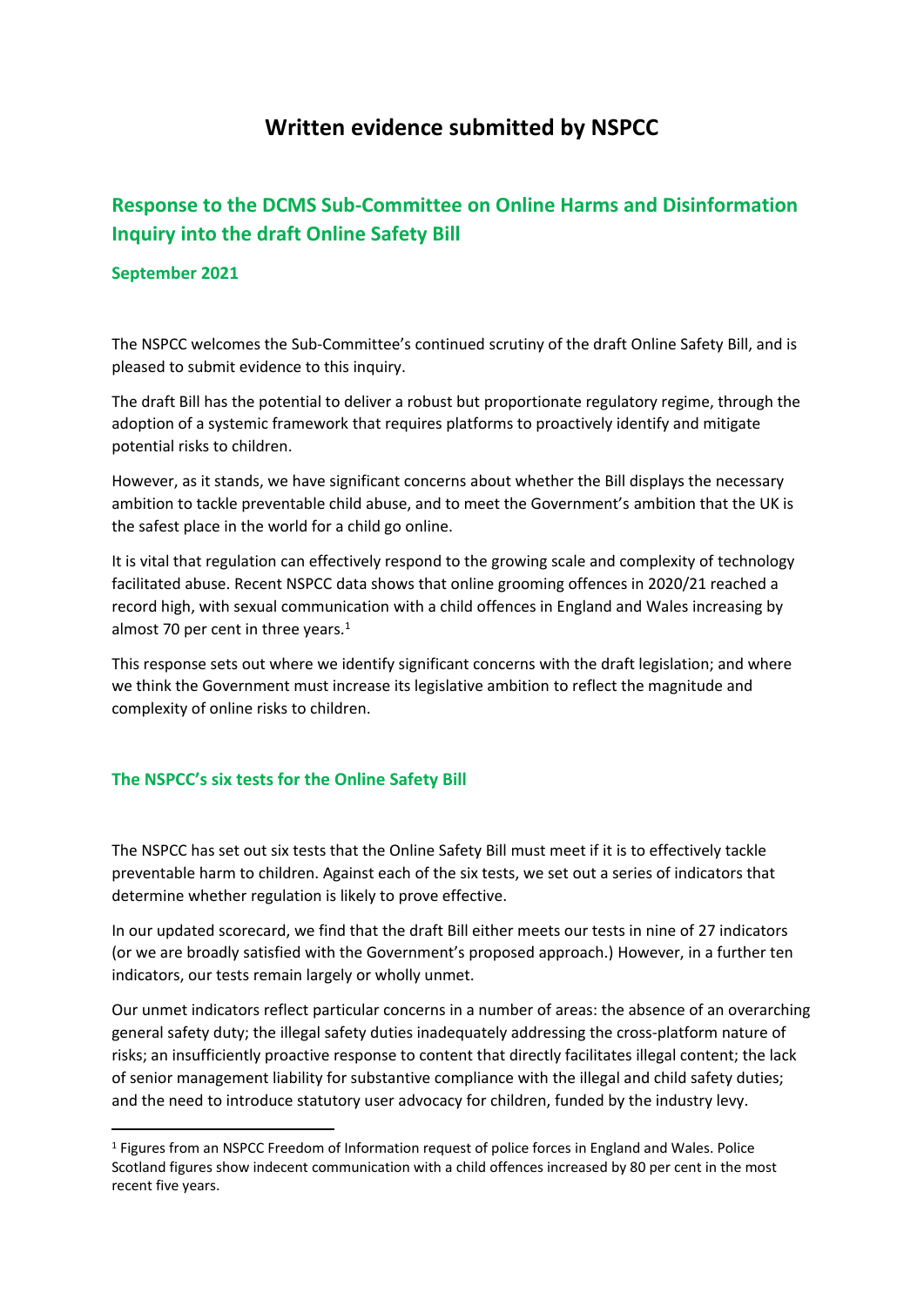#### **Safety duties and a systemic approach to harm**

The Online Safety Bill must deliver a well-designed, proportionate regulatory framework that results in the strongest possible protections for children. That means the adoption of a systemic, principlesbased approach to regulation, underpinned by a broad future proofed Duty of Care.

Although we are satisfied the draft Bill proposes a largely systemic approach, we are surprised that it does not propose an **overarching general safety duty**. An overarching duty could effectively 'sit above' the differential safety duties being proposed. This would provide much-needed coherence to a structurally complex piece of legislation, and it would help ensure the framework of secondary legislation, codes and guidance that it underpins is orientated more clearly around fundamental safety objectives. This could reduce the risk that online services adopt a differential approach to the discharge of their safety duties.

In the model outlined in the NSPCC's regulatory proposal<sup>2</sup>, and the original Duty of Care approach set out by Perrin and Woods<sup>3</sup>, platforms would be required to identify reasonably foreseeable harms and take reasonable and proportionate measures to address them. The draft Bill proposes that online services should adopt systems and processes to ensure safety that are effective and proportionate (although it is unclear in relation to what.)

This means that platforms would not necessarily be required to take steps that are considered reasonable.

The NSPCC has several concerns about **how the legislation defines harm**, and whether this results in lower standards of protection than comparative regulatory regimes.

For harmful content, material will be considered in scope if there are reasonable grounds to consider there is a material risk of it having, or indirectly having, a significant adverse physical psychological impact on a child of ordinary sensibilities (clause 45(3)). However, this appears to establish a higher threshold for intervention than the recently established rules for Video Sharing Platforms<sup>4</sup>, in which children should be protected from material that might impair the physical mental or moral development of persons under the age of 18.

Similarly, the draft Bill introduces a 'child use test' that sets a higher threshold than the ICO's Children's Code in respect of whether a service is likely to be accessed by a child. Clause 26 requires that a 'child user condition' is met, and that a service is only considered as being 'likely to be accessed by children' if there are a significant number of children using it, or the service is likely to attract a significant number of child users.

The definition of 'significant' is not adequately set out, but this raises the prospect that many smaller or specialist sites could be excluded from this part of legislation. Problematic platforms including Telegram and OnlyFans might legitimately argue either that their predominant user base is adults, or

<sup>2</sup> NSPCC (2019) Taming the Wild West Web: How to regulate social networks and keep children safe from abuse. London: NSPCC

<sup>3</sup> Perrin, W and Woods, L. (2019) Internet Harm Reduction: a proposal. Dunfermline: Carnegie UK Trust

<sup>4</sup> Ofcom (2021) Consultation: guidance for video sharing platform providers on measures to protect users from harmful material. London: Ofcom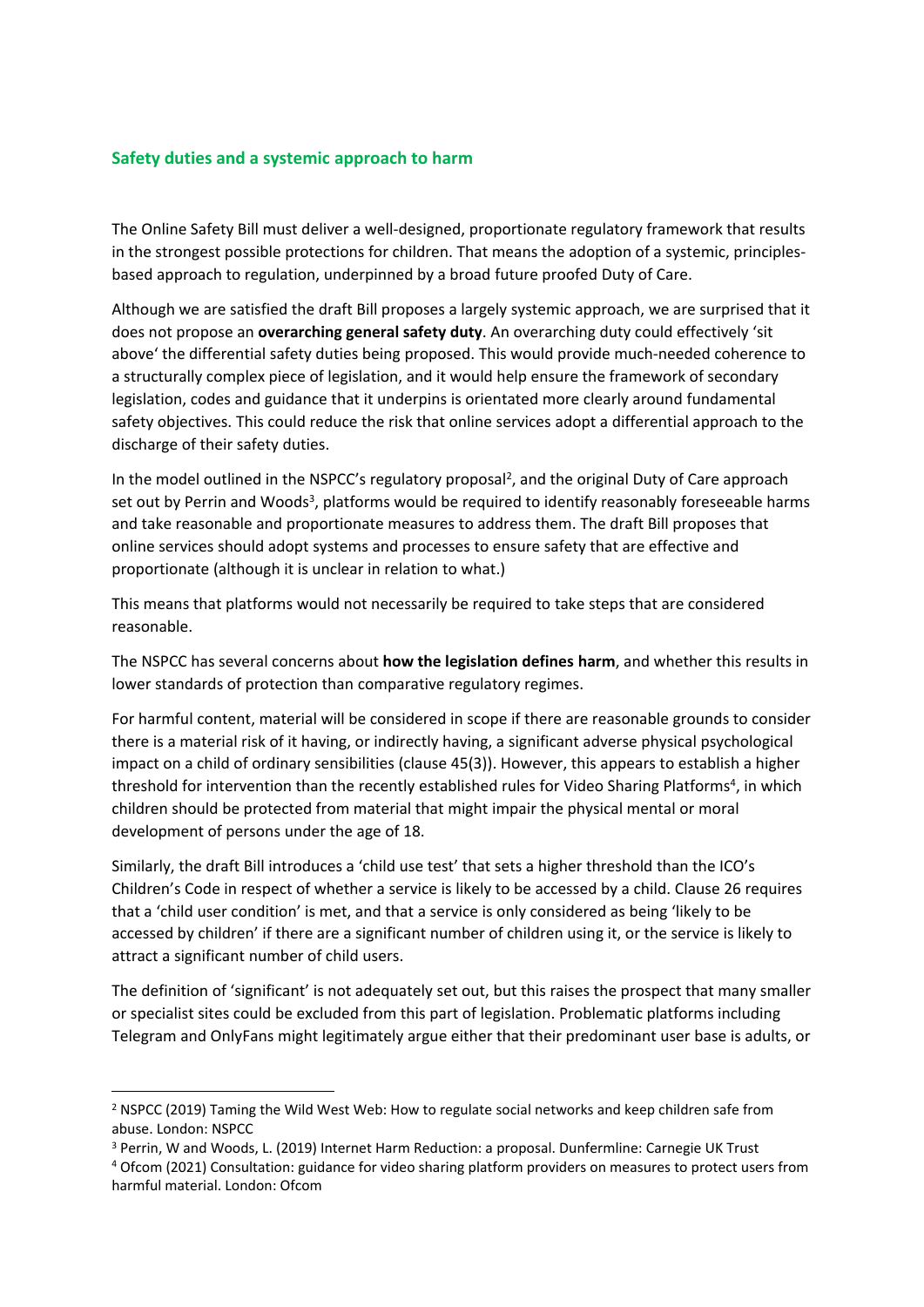that even a substantive minority of child users nevertheless falls below the qualifying threshold set out in the regime.

As a result, there is a considerable risk that harmful content may simply be displaced to smaller sites and those outside of scope.

There is a potential systemic weakness in the risk assessment process, that could in turn ripple throughout the regime. Although the risk assessment process is generally well designed, there appears to be limited means for Ofcom to review risk assessments, nor to take action where the assessments produced are of poor quality.

Given that the scope of obligations to tackle harmful content largely stems from how and what risks are perceived in the first place, the legislation introduces a risk of moral hazard for online services to overlook the more risk-inducing or complex aspects of their services.

It remains unclear whether an assessment of harm is to be made by considering the impact of an individual piece of content, or the cumulative impact of such pieces of content (including the impact of this being algorithmically recommended to children.)

#### **The effectiveness of the child abuse response**

We strongly welcome the clear emphasis in the draft Bill on tackling technology facilitated sexual abuse, with all online services subject to a safety duty in respect of illegal content.

Platforms will be required to risk assess their services; use proportionate systems and processes to effectively manage the risk of harm to individuals; and to minimise the presence of priority illegal content, the length of time for which is present, and how easily it will be disseminated.

The regulation should clearly and unambiguously require online services to adopt a consistent and effective child abuse response. This must include, but not be limited to, the scope and effectiveness of their takedown processes; measures to proactively detect and disrupt new images being produced; and mechanisms to proactively detect and report online grooming.

Much will rest upon the scope and ambition of Ofcom's approach, and whether it is willing to adopt a regulatory scheme that is commensurate to the scale and extent of online abuse. Ofcom should develop its regulatory scheme with a clear understanding that a satisfactory response will likely need to exceed the action currently undertaken by many sites. The regulator should avoid a default assumption that the current approaches of the larger firms are the upper limits of what is required.

In a number of substantive areas, we have concerns about whether the legislative framework adequately responds to the scale and dynamics of the child abuse threat.

Firstly, the draft Bill fails to adequately respond to the **cross-platform nature of online abuse**. Online sexual abuse is rarely sign on a single platform or app: for example, there are well-established online grooming pathways, in which abusers exploit the design features of social networks to make effortless contact with children, before the process of coercion and control over them is migrated to encrypted messaging or live streaming sites.

If the regulatory regime is to be effective, it will require a systematic response to cross-platform risks. No one online service can assemble every piece of the jigsaw. Platforms have already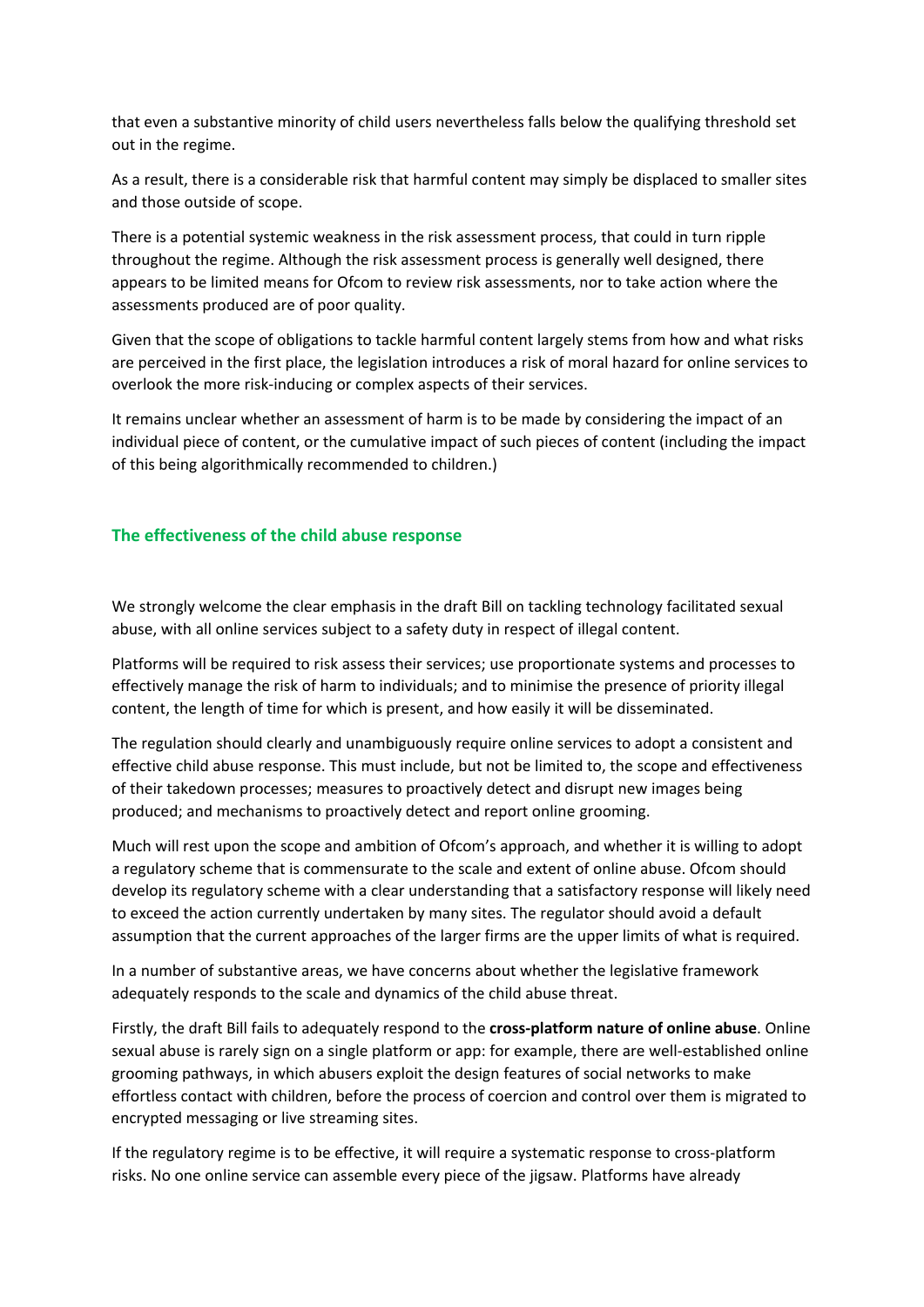demonstrated this is achievable, albeit primarily through targeted and largely content focused initiatives.<sup>5</sup>

At present, the draft legislation is at best unclear about the requirements to consider cross-platform risks. For example, the risk assessment process for illegal content refers to material encountered 'by means' of the service, but doesn't specify whether this relates only to content encountered on the site, or the ways in which activity on other platforms could contribute to illegal material being accessed. It is also poorly structured to address the constraining influence of competition law on any potential harm reduction approaches.<sup>6</sup>

We strongly encourage the Government to amend the legislation to introduce a duty on Ofcom to address cross-platform risks. Online services should have a clear duty to co-operate on the crossplatform nature of risks; risk assess on that basis; and demonstrate compliance with their safety duties through an active assessment and mitigation approach for cross-platform risks.

The draft Bill inadequately addresses the growing challenge of **content that facilitates illegal behaviour, but that may not in and of itself meet the criminal threshold** for removal. Unless the Online Safety Bill gives the regulator powers to treat content that facilitates child abuse with the same severity as illegal material, through amending the scope of the illegal safety duty, legislation will fail to tackle egregious material upstream. A crucial opportunity to prevent and disrupt abuse at an early stage will be lost.

Abusers will still be able to organise in plain sight; post 'digital breadcrumbs' that signpost to illegal content; and continue to re-victimise children through the sharing and viewing of carefully edited child abuse sequences<sup>7</sup>.

Although we strongly endorse the Government's decision to include both public and private messaging in the scope of the Bill, we are concerned about the potential effectiveness of the proposed approach to address **child abuse risks in private messaging**.

Recent data from the Office for National Statistics (ONS)<sup>8</sup> shows that private messaging plays a central role in contact between children and people they have not met offline before. When children are contacted by someone they don't know in person, in nearly three quarters (74 per cent) of cases, this contact initially takes place by private message.

Under the draft Bill, the regulator be able to address would such risks by being able to compel platforms to use automated technologies to detect child abuse content, on both public or private parts of its service, through the use of a 'technology warning notice' (clause 63.)

<sup>5</sup> For example, there are cross industry approaches to identify and remove child abuse and terrorist content. TikTok has proposed an industrywide scheme to identify and takedown harmful content, aimed at preventing the speed with which content can proliferate

<sup>6</sup> Any activity to tackle cross-platform risks will need to be structured to ensure there is no negative interplay with the Competition Act 1998. This is best achieved through an explicit duty in the Online Safety Bill. Alternatively, the Secretary of State could make an order to exclude cross-platform co-operation from Chapter 1 of the Competition Act, although such orders are normally used for time-limited matters, such as to support supply chains and transport provision during the pandemic.

<sup>7</sup> In many cases, offenders use such edited sequences to 'game' content moderation rules, being able to build up a detailed understanding of what content will not be proactively removed by the host site. Canadian Centre for Child Protection (2019) How We Are Failing Children: changing the paradigm. Winnipeg: C3P.

<sup>8</sup> Office for National Statistics (2021) Children's online behaviour in England and Wales: year ending 2020. Newport: ONS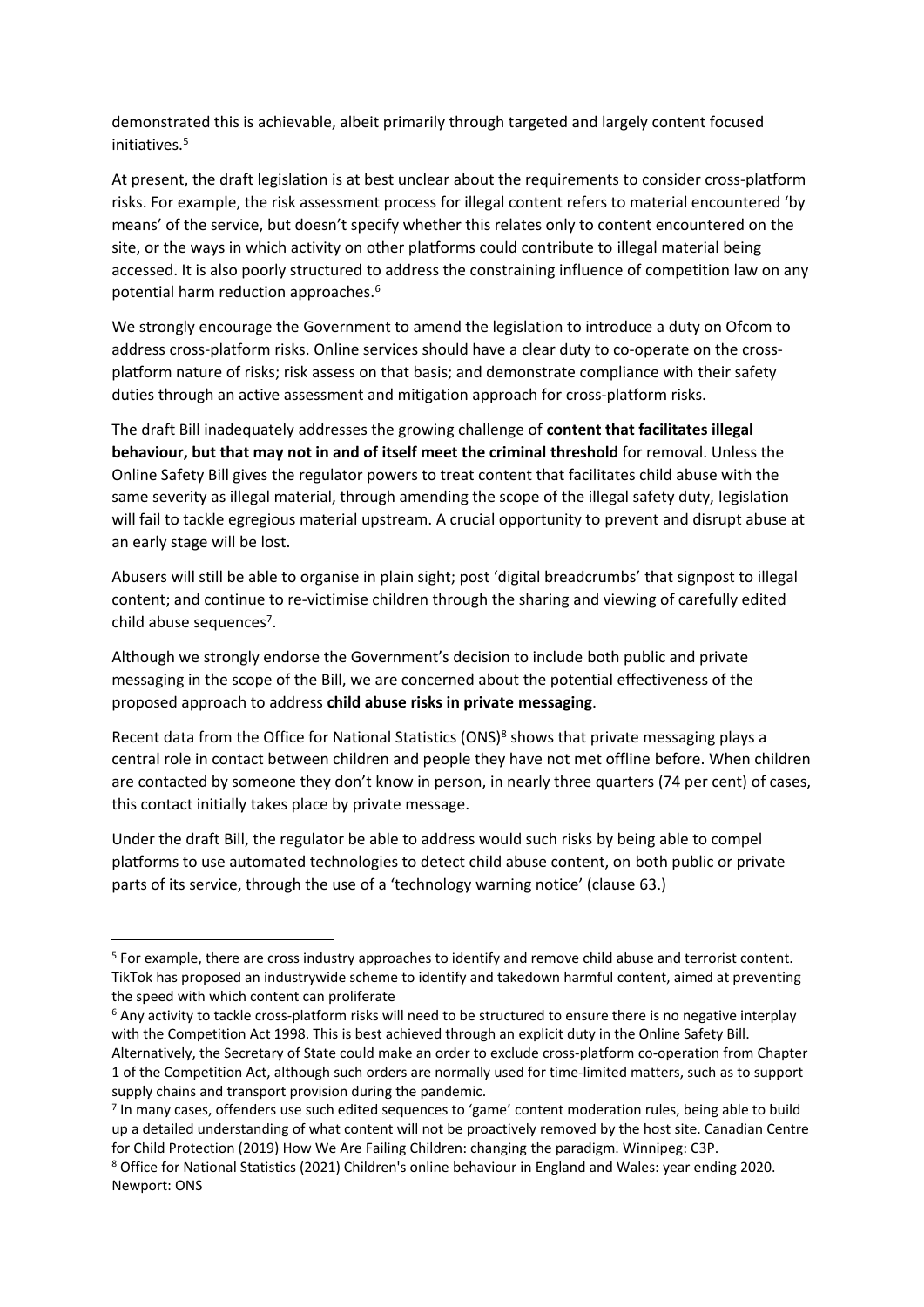While we support the principle of technology warning notices being used in a proportionate way, we are concerned that the proposed process sets a very high bar before regulatory action could occur. In practice, it might be highly challenging for the regulator to exercise these powers. This is because:

- the regulator will need to demonstrate the prevalence and persistent presence of child abuse content before it can issue a technology warning notice. This seems to run contrary to the proactive and upstream emphasis on harm reduction set out elsewhere in the legislation;
- the proposed approach presents a potentially unresolvable Catch-22: there are significant questions about how and whether such a threshold can be met, when design choices such as end-to-end encryption would result in a steep fall in reporting volumes and capability;
- Ofcom would need to be satisfied that a platform has failed to address persistent and prevalent abuse, but companies might be able to offset this risk by reporting superficially high metrics that may be suggestive of a highly effective response, but that cannot easily or readily be understood in the context of the actual magnitude of abuse taking place.

We are concerned that this aspect of the legislation is not future proof. Sites including Twitter are actively developing proposals to move to a decentralised operating model, which would effectively 'engineer away' the ability to perform content moderation altogether (and in turn comply with this part of the legislation.)<sup>9</sup> Under such circumstances, Ofcom would have relatively little leverage to secure compliance.

We encourage the committee to explore with Ofcom its assessment of which automated technologies that are currently in use, it envisages could form part of an approved list to be used in technology warning notices. As a minimum, Ofcom should envisage hash scanning, and visual and text based classifiers, as part of its approved set of technologies.

### **Achieving a higher standard of protection for children**

We welcome the draft Bill's ambition to provide a higher standard of protection to children than adults. The legislation must tackle clearly inappropriate and potentially harmful content. This includes material that promotes or glorifies suicide and self-harm, which most major sites prohibit but often fail to moderate effectively.<sup>10</sup> In many cases, the potential harm is likely to come from mechanisms that promote or algorithmically recommend harmful content to users.

The most serious legal harms continue to affect children at scale, and in response to rapid technological and market changes, new harms may quickly emerge and the impact of substantive risks to children may increase. Although some have argued that harmful content should be addressed wholly through changes to the legal framework rather than through regulatory ends<sup>11</sup>, we

<sup>9</sup> Twitter has formed a new unit, Blue Sky, which aims to develop a decentralised standard for social networks, staffed with crypto and blockchain expertise

<sup>&</sup>lt;sup>10</sup> For example, Facebook's transparency reports suggest that up to five in 10,000 views contain prohibited suicide and self-harm content. For vulnerable users being algorithmically recommended content, this is likely to be much higher

<sup>&</sup>lt;sup>11</sup> For example, the Lords Communications and Digital Committee recently measures to this effect. Lords Communications and Digital Committee (2021) Freedom for all? Freedom of expression in the digital age. 1<sup>st</sup> Report of session 2021-22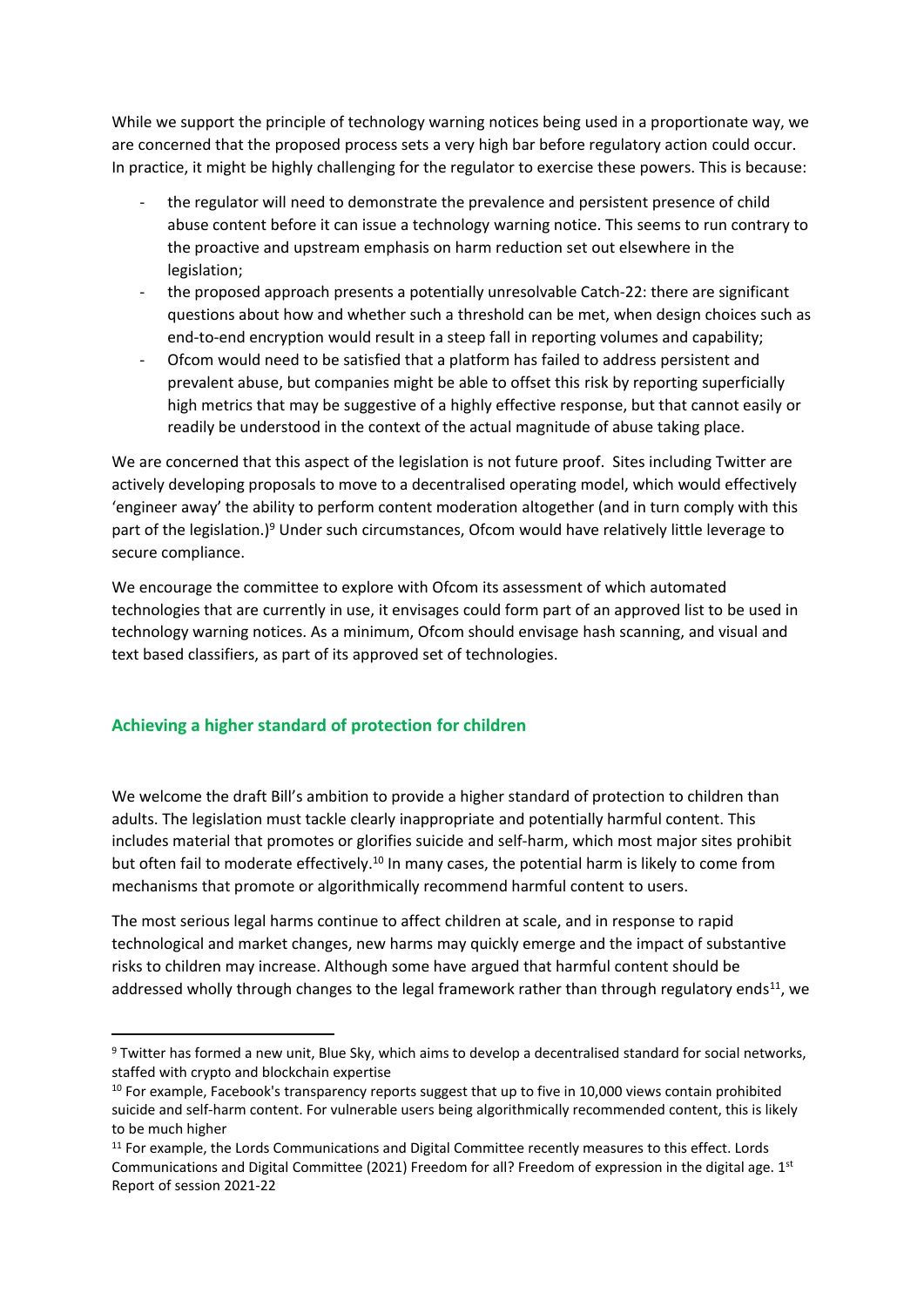cannot conceive how such an approach could provide children with appropriately future proofed or adequately agile protections.

It seems likely that the legislative provisions to protect children will be contingent on platforms rolling out **age assurance technologies**. Such technologies would determine with reasonable certainty whether a user is a child, and therefore requires additional regulatory protections as set out in the regime.

Given the intrinsic role of age assurance to deliver a higher standard of protection for children, the Government should set out further detail about how it envisages age assurance being implemented. Further clarification is required about if and when it intends to set standards for age assurance technologies. While the ICO intends to publish further guidance on age assurance measures later this year, it remains highly unclear what standards and thresholds are likely to apply.

If age assurance technologies cannot be rolled out as intended, particularly among smaller platforms that might find harder to develop solutions to the necessary standard, the Government should set out how it envisages that its policy and regulatory objectives can be met.

In parallel to the development of the Online Safety Bill, the **Law Commission has proposed a number of substantive changes to the legal framework**, including a new harm-based communications offence, intimate image-based offences<sup>12</sup>, and an offence of encouraging or assisting serious self-harm.<sup>13</sup>

Although these proposals are welcome, not least because criminal law has not kept pace with growing risks of technology facilitated abuse, these changes are likely to have significant implications for Ofcom's regulatory regime. Substantial areas of harm, including material that facilitates child sexual abuse and that encourages or incites self-harm, could be reclassified as relevant criminal offences and therefore subject to the illegal safety duties rather than child or adult safety ones.

This is a product of the unnecessary structural complexity of the Bill, and should at least in part be addressed through adopting our recommendations for an overarching safety duty, and an expansion of the illegal safety duty to cover activity that directly contributes to, or results in, priority illegal content.

In any event, the Government should address how it intends to manage the significant levels of ambiguity, and the resulting challenges this poses for effective parliamentary scrutiny and the development of and compliance with the regulatory regime.

We welcome the Secretary of State's comments to the Committee that he is open to resolving the **exclusion of many commercial pornography sites from regulatory scope**. <sup>14</sup> As it stands, pornography sites would be fall outside of regulatory requirements if they do not host user generated content, or are repurposed to that effect.

Unless the legislation is amended, the Online Safety Bill would therefore offer less protection against age inappropriate content than either the Digital Economy Act or the UK Video Sharing Platform regulations. (Ofcom's VSP regime requires explicit age verification measures for services that host

<sup>12</sup> Law Commission (2021) Intimate image abuse: a consultation paper. London: Law Commission

<sup>&</sup>lt;sup>13</sup> Law Commission (2021) Modernising communications offences: a final report. London: Law Commission

<sup>14</sup> Comments made by the Secretary of State Oliver Dowden in an oral evidence session to the Digital, Culture, Media and Sport Select Committee, held May 13th 2021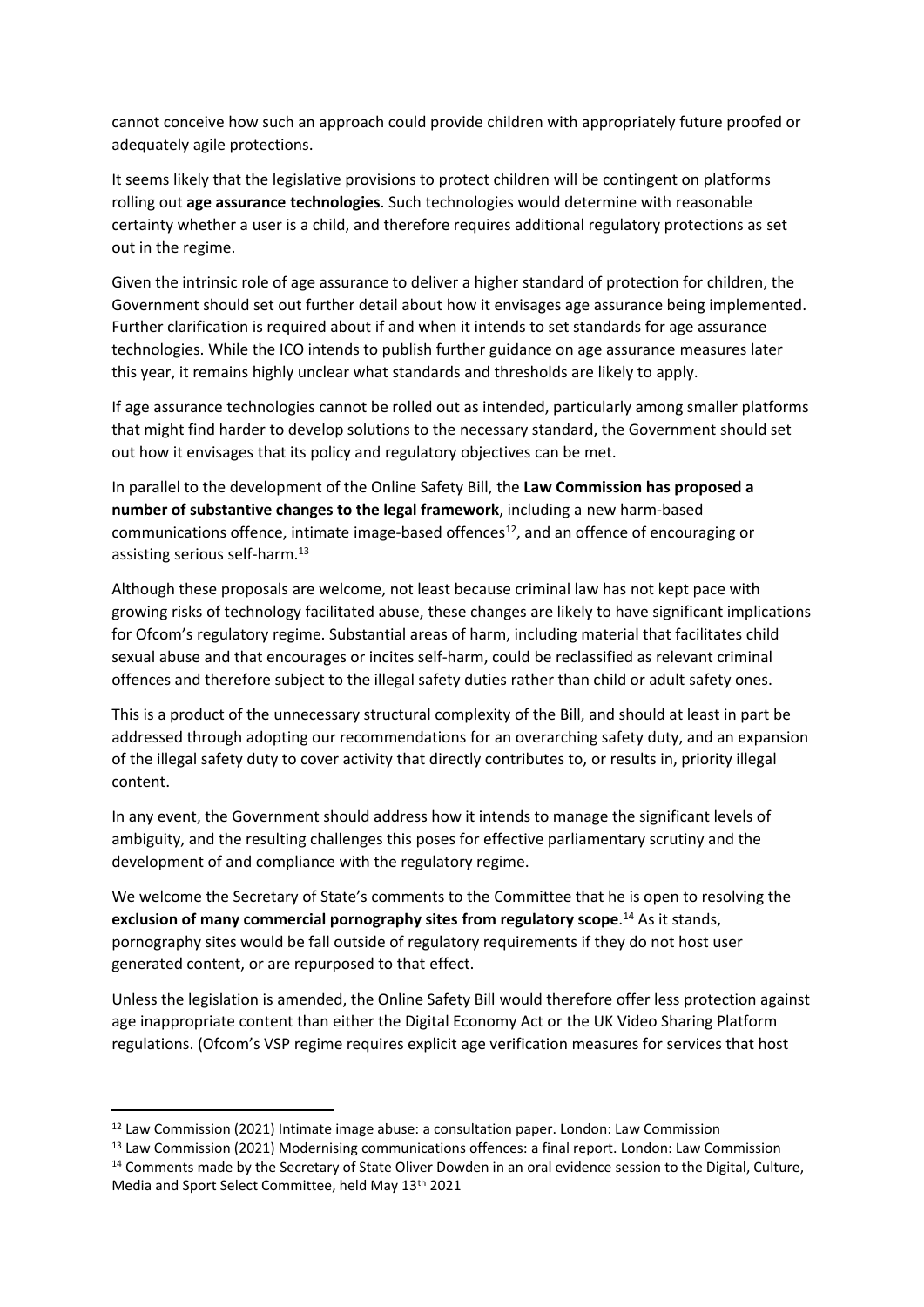pornographic or sexually explicit content, but only apply to a relatively small number of UK-based services.)

#### **Ofcom's investigatory and enforcement powers**

Effective investigatory, information disclosure and enforcement powers are crucial to the regulator's work. The draft Bill should provide Ofcom with a comprehensive set of powers to ensure it can effectively understand how and whether platforms are complying with their safety duties. It is also essential that the regime appropriately incentivises platforms to comply with the legislation, and that the regime seeks to embed a culture of compliance within regulated firms.

We are pleased that Ofcom will be able to launch investigations with a broad range of powers at its disposal, with the ability to issue information requests, powers to interview staff, and commission a Skilled Persons report. We also welcome Ofcom's information disclosure powers being applied to relevant ancillary bodies, which could include app stores or third-parties that support platforms to discharge their regulatory responsibilities.

The draft Bill makes provision for a duty on platforms to publish annual transparency reports, for each of the three safety duties which are applicable. Clause 49 sets out broad parameters for transparency reports. In practice, the scope and effectiveness of transparency reporting will largely be determined by how Ofcom decides to implement this part of the regime. The Bill's impact assessment sets out 10-year compliance costs for transparency of only £3.6 million<sup>15</sup>, which raises concerns whether a relatively limited set of transparency measures may be sought.

We are disappointed that the draft Bill fails to introduce broad but workable **information disclosure duties** on platforms. Experience from the financial services sector demonstrates the importance of disclosure duties as a means of actively hardwiring regulatory compliance into senior manager and corporate decision-making.

We encourage the Government to revisit its approach to information disclosure duties. In particular, we recommend that category one services should be covered by a proactive duty to disclose to the regulator information about which it could reasonably expect to be made aware.

Although potentially broad, financial services regulation demonstrates that the scope of this duty can be drawn with sufficient clarity that platforms can properly understand their requirements, and do not face unmanageable reporting burdens.<sup>16</sup>

We have significant concerns about the Government's proposed enforcement approach. The decision not to introduce **broad-based senior management liability** is a significant missed opportunity to incentivise regulatory compliance, and to actively embed the discharge of illegal and child safety duties into corporate decision-making.

The draft Bill makes provision for reserved powers to introduce criminal sanctions against senior managers, but these proposals seem poorly targeted towards delivering child safety outcomes:

<sup>15</sup> UK Government (2021) Online Safety Bill - Impact Assessment. London: UK Government

<sup>&</sup>lt;sup>16</sup> Companies should also be subject to 'red flag' reporting requirements, in which they would be required to disclose to the regulator any significant lapses in their systems and processes that could affect their discharge of the safety duties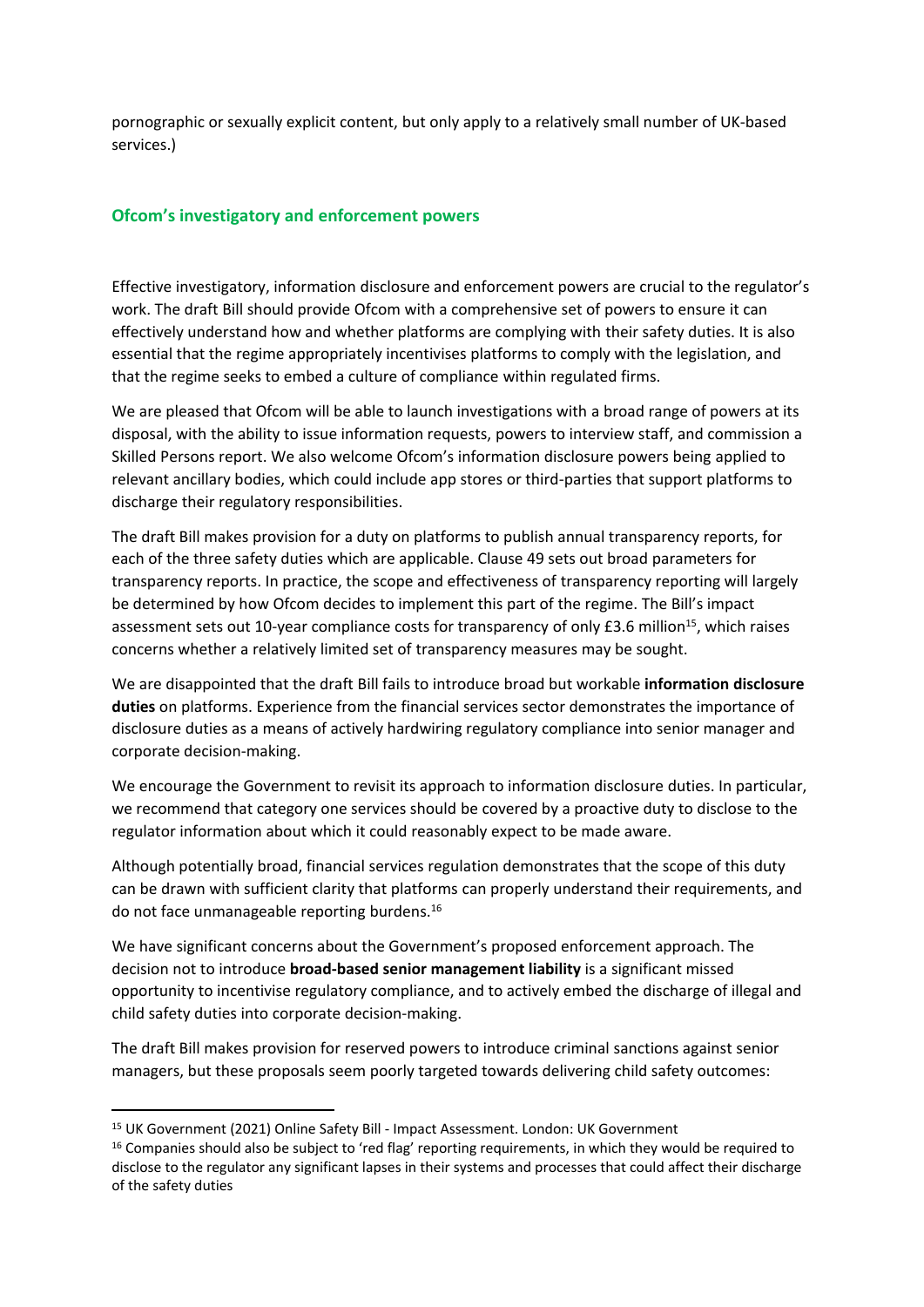sanctions would only apply in circumstances where a senior manager fails to comply with an information request, or knowingly seeks to mislead. Crucially, they would not apply in respect of actual product or safety decisions.

As a result, there is no direct relationship in the Bill between senior management liability and the discharge by a platform of its safety duties.

Based on the experience of other regulated sectors - principally financial services - there is a compelling case for both corporate and senior management liability. The Bill should introduce a Senior Managers Scheme that imposes personal liability on staff whose actions consistently and significantly put children at risk.

Senior managers exercising a 'significant influence function' should be subject to a set of conduct rules that incentivise senior managers to internalise their regulatory requirements when setting business strategy and taking operational decisions. Under such a scheme, the regulator could bring proceedings against senior managers that breach their child safety duties, with proportionate sanctions such as fines, disbarment or censure.

For the most significant failings, there should be provision for criminal sanctions, but only where there is a clear evidence of repeated and systemic failings that result in a significant risk of exposure to illegal harm. Such an approach is wholly consistent with existing jurisprudence relating to systemic failures of duties of care.

#### **User advocacy arrangements**

Effective user advocacy arrangements will be integral to the success of the regulatory regime. The draft Bill doesn't include user advocacy provisions, but we welcome the Government's commitment to bring forward proposals during pre-legislative scrutiny.

The legislation should deliver bold and ambitious user advocacy proposals, including a **statutory user advocacy body for children, funded by the industry levy**. This is essential to create a level playing field for children - to ensure there is an effective counterbalance to industry interventions, and to provide regulator with credible and authoritative evidence, support and challenge.

At present, a range of civil society organisations represent children. However, it should not be taken for granted that civil society and charitable organisations can continue to perform these activities in perpetuity, or to the level and extent that is required.

Tech firms are a well-resourced and powerful voice, and will legitimately seek to exert strong influence when decisions are made about their services. Powerful industry interests are not unique to the tech sector, but the size of and resources available to the largest companies are arguably distinct.

In most other regulated markets, these risks are addressed through strong, independent advocacy models<sup>17</sup>. Without such arrangements in place for online harms, there is a clear risk that children's

<sup>&</sup>lt;sup>17</sup> For example, Citizens Advice acts as the statutory watchdog for the energy and postal markets, the Consumer Council for Water represents water users, and Passenger Focus represents rail and bus users. The value of funded user advocacy arrangements is set out well by Citizens Advice in their assessment of sectoral arrangements. Citizens Advice (2018) Access Denied: the case for strong protections for telecoms users.